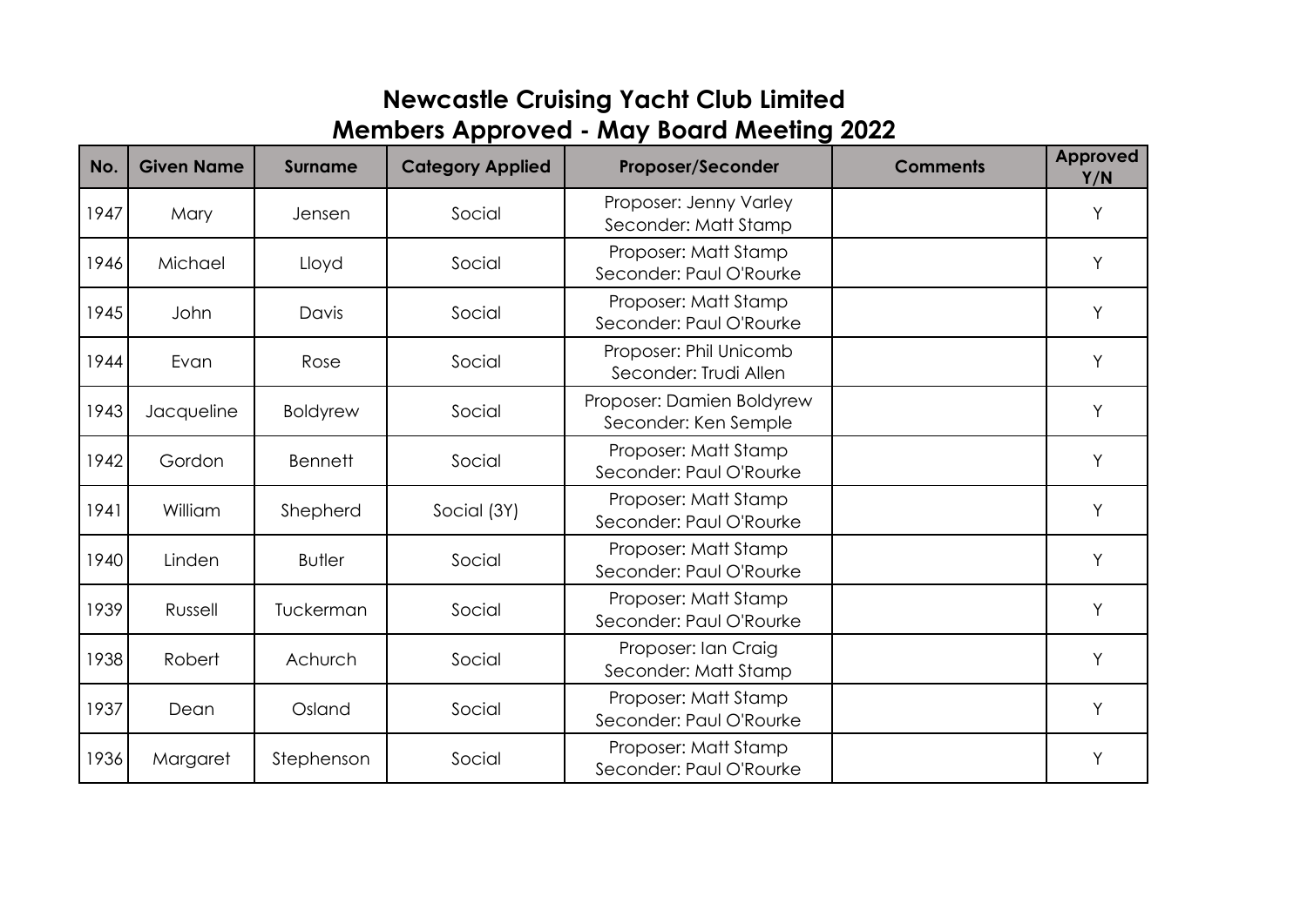| 1935 | Peter   | <b>Burton</b>    | Social  | Proposer: Garth Griffiths<br>Seconder: Howard Keegan | Υ |
|------|---------|------------------|---------|------------------------------------------------------|---|
| 1950 | Robert  | Dawes            | General | Proposer: Matt Stamp<br>Seconder: Paul O'Rourke      | Y |
| 1934 | Carole  | Wright           | Social  | Proposer: Matt Stamp<br>Seconder: Paul O'Rourke      | Υ |
| 1933 | Milena  | Gardiner         | Social  | Proposer: Matt Stamp<br>Seconder: Paul O'Rourke      | Υ |
| 1932 | Robbie  | McNaughton       | Social  | Proposer: Paul Tracey<br>Seconder: Matt Stamp        | Y |
| 1931 | Andrew  | Lewis            | Social  | Proposer: Matt Stamp<br>Seconder: Paul O'Rourke      | Y |
| 1920 | Robyn   | <b>Bogdanous</b> | Social  | Proposer: Matt Stamp<br>Seconder: Paul O'Rourke      | Υ |
| 1948 | Timothy | Hackney          | Social  | Proposer: Matt Stamp<br>Seconder: Paul O'Rourke      | Y |
| 1869 | Joel    | Soldado          | Social  | Proposer: Matt Stamp<br>Seconder: Paul O'Rourke      | Y |
| 1870 | Michael | Hardy            | Social  | Proposer: Matt Stamp<br>Seconder: Paul O'Rourke      | Υ |
| 1871 | Caitlin | <b>Bate</b>      | Social  | Proposer: Matt Stamp<br>Seconder: Paul O'Rourke      | Υ |
| 1873 | Allan   | Collins          | Social  | Proposer: Matt Stamp<br>Seconder: Paul O'Rourke      | Υ |
| 1874 | Herbert | Warren           | Social  | Proposer: Matt Stamp<br>Seconder: Paul O'Rourke      | Y |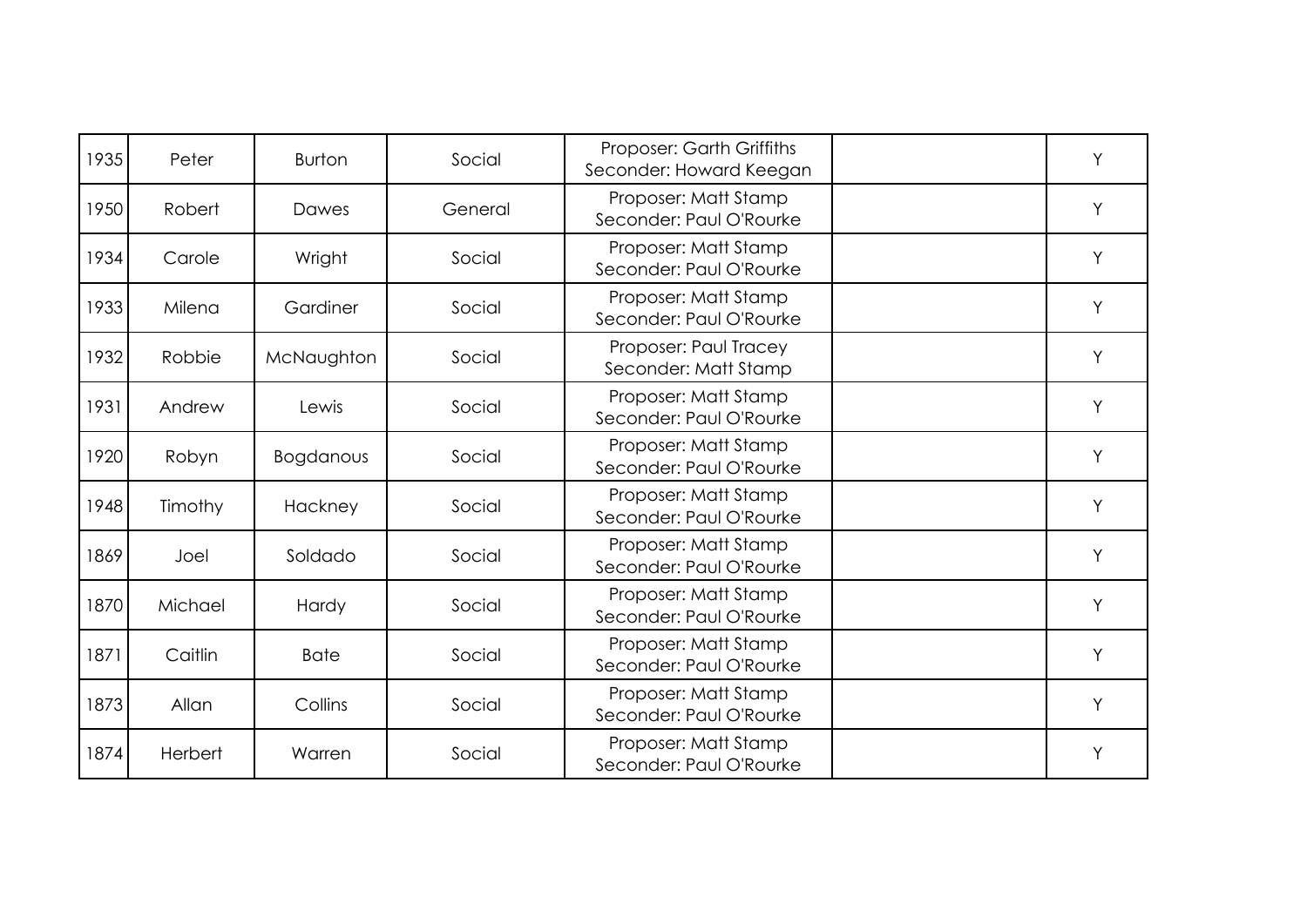| 1875 | Karen     | Scanlen     | Social (3Y) | Proposer: Matt Stamp<br>Seconder: Paul O'Rourke | Υ |
|------|-----------|-------------|-------------|-------------------------------------------------|---|
| 1876 | Kelvin    | Kong        | Social      | Proposer: Matt Stamp<br>Seconder: Paul O'Rourke | Y |
| 1877 | Charmaine | Daly        | Social      | Proposer: Matt Stamp<br>Seconder: Paul O'Rourke | Y |
| 1878 | Timothy   | Litchfield  | Social      | Proposer: Matt Stamp<br>Seconder: Paul O'Rourke | Y |
| 1879 | Michael   | Northam     | Social      | Proposer: Matt Stamp<br>Seconder: Paul O'Rourke | Y |
| 1880 | Eric      | McFarlane   | Social      | Proposer: Matt Stamp<br>Seconder: Paul O'Rourke | Υ |
| 1881 | Robert    | Tolson      | Crew        | Proposer: Matt Stamp<br>Seconder: Paul O'Rourke | Y |
| 1883 | Stephen   | Turkovic    | Social      | Proposer: Matt Stamp<br>Seconder: Paul O'Rourke | Y |
| 1884 | Deborah   | <b>Bond</b> | Social      | Proposer: Matt Stamp<br>Seconder: Paul O'Rourke | Y |
| 1885 | John      | Skidmore    | Social      | Proposer: Matt Stamp<br>Seconder: Paul O'Rourke | Y |
| 1886 | Craig     | Dennison    | Social      | Proposer: Matt Stamp<br>Seconder: Paul O'Rourke | Υ |
| 1887 | Melinda   | Hardcastle  | Crew        | Proposer: Matt Stamp<br>Seconder: Paul O'Rourke | Y |
| 1888 | Graeme    | Aitken      | Social      | Proposer: Matt Stamp<br>Seconder: Paul O'Rourke | Y |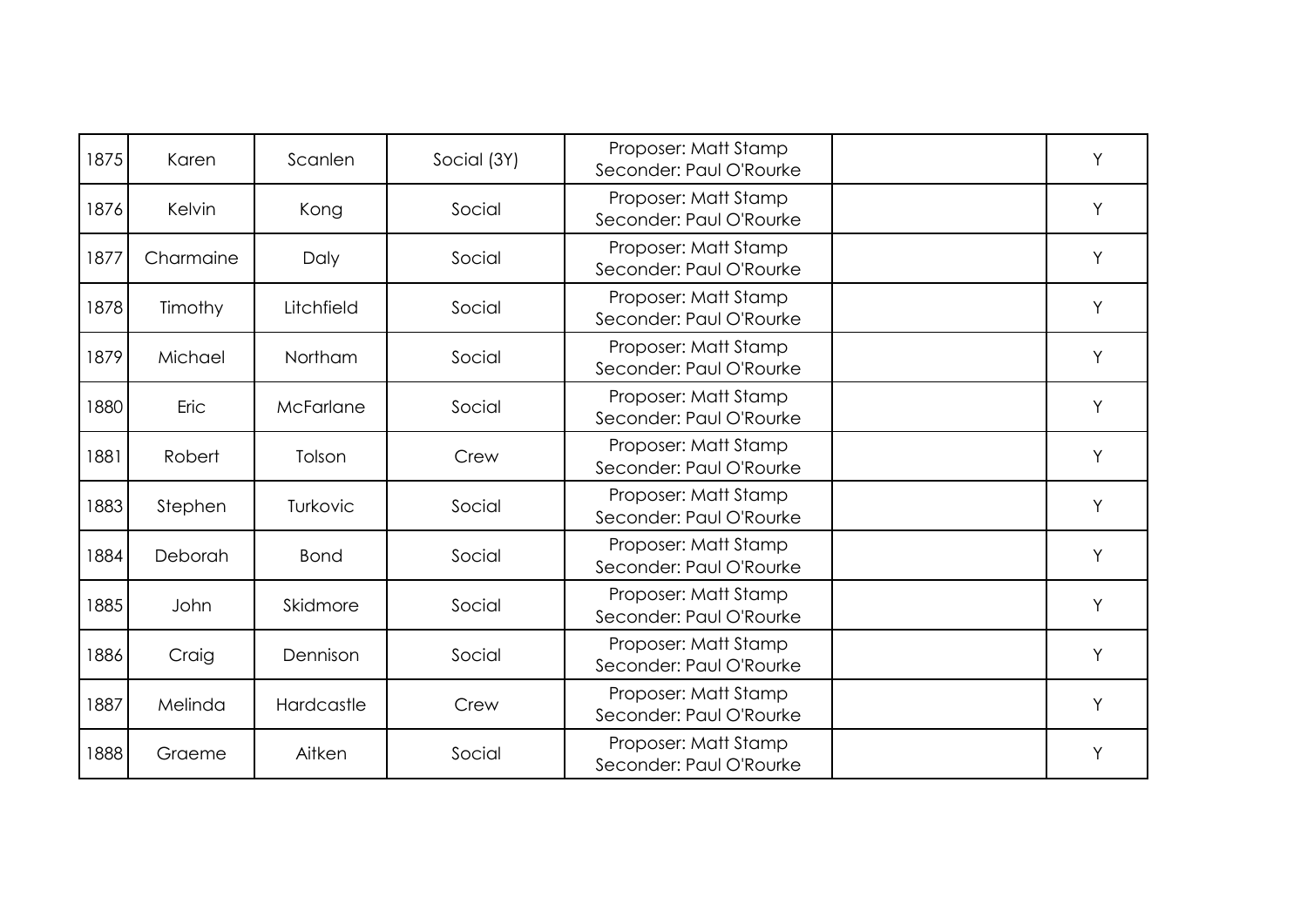| 1889 | Gregory  | Lord           | Social | Proposer: Matt Stamp<br>Seconder: Paul O'Rourke | Υ |
|------|----------|----------------|--------|-------------------------------------------------|---|
| 1890 | Hayden   | Domanti        | Crew   | Proposer: Matt Stamp<br>Seconder: Paul O'Rourke | Y |
| 1891 | Jeffrey  | Shute          | Crew   | Proposer: Matt Stamp<br>Seconder: Paul O'Rourke | Y |
| 1892 | Lambert  | Davis          | Crew   | Proposer: Matt Stamp<br>Seconder: Paul O'Rourke | Y |
| 1893 | Gina     | Wright         | Crew   | Proposer: Matt Stamp<br>Seconder: Paul O'Rourke | Y |
| 1895 | Jeanette | Avery          | Social | Proposer: Matt Stamp<br>Seconder: Paul O'Rourke | Y |
| 1896 | Phillip  | <b>Ellis</b>   | Social | Proposer: Matt Stamp<br>Seconder: Paul O'Rourke | Y |
| 1897 | lan      | Murray         | Social | Proposer: Matt Stamp<br>Seconder: Paul O'Rourke | Y |
| 1898 | Deborah  | Flowers        | Social | Proposer: Matt Stamp<br>Seconder: Paul O'Rourke | Y |
| 1899 | Beryl    | <b>Flowers</b> | Social | Proposer: Matt Stamp<br>Seconder: Paul O'Rourke | Y |
| 1900 | Robyn    | Leacy          | Social | Proposer: Matt Stamp<br>Seconder: Paul O'Rourke | Y |
| 1901 | Sharon   | Wells          | Social | Proposer: Matt Stamp<br>Seconder: Paul O'Rourke | Y |
| 1902 | Alwyn    | Wardell        | Social | Proposer: Matt Stamp<br>Seconder: Paul O'Rourke | Y |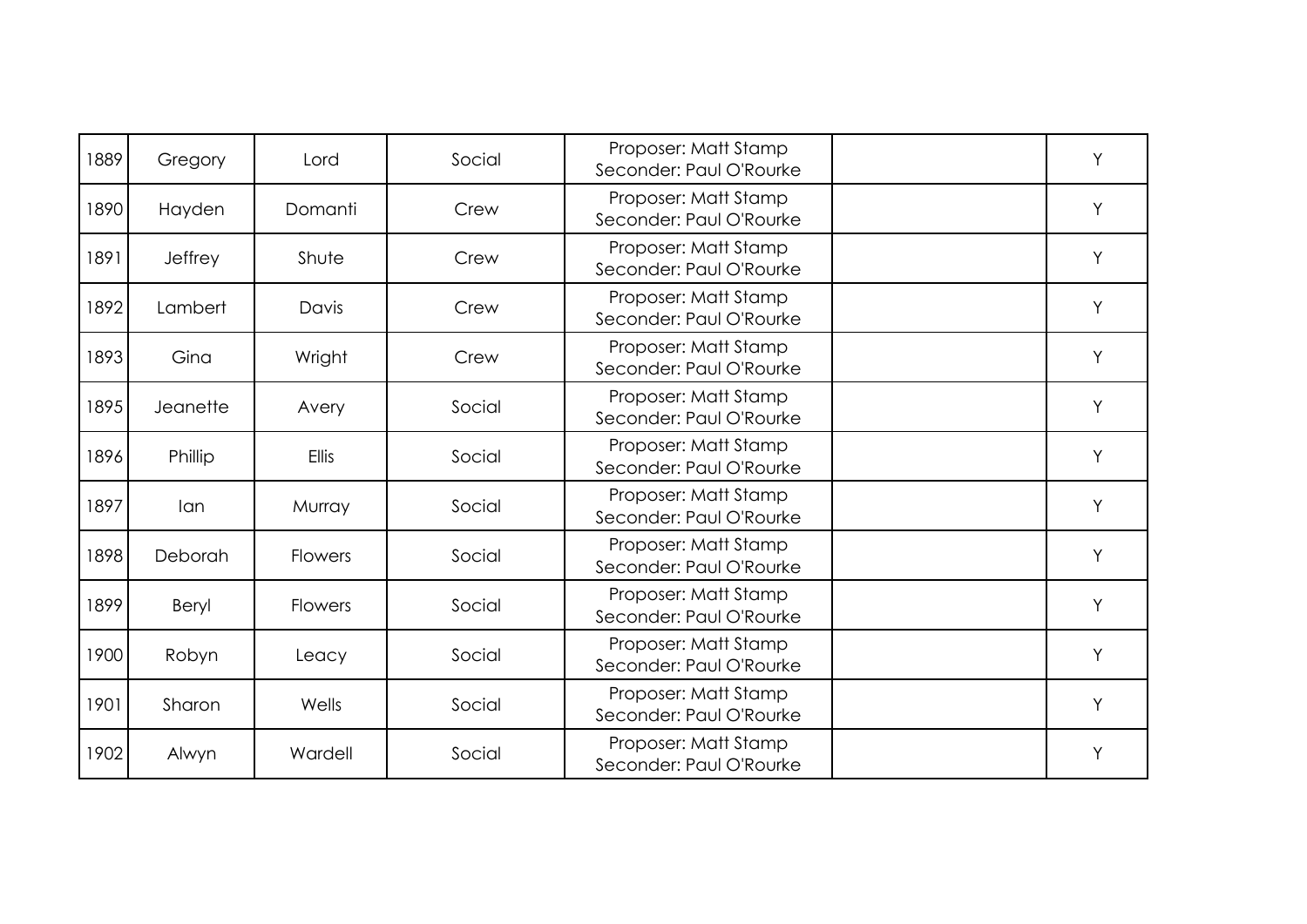| 1903 | Marguerite     | Edwards          | Social | Proposer: Matt Stamp<br>Seconder: Paul O'Rourke | Υ |
|------|----------------|------------------|--------|-------------------------------------------------|---|
| 1904 | Jennifer       | <b>Bannister</b> | Social | Proposer: Matt Stamp<br>Seconder: Paul O'Rourke | Y |
| 1905 | Mark           | <b>McNally</b>   | Social | Proposer: Matt Stamp<br>Seconder: Paul O'Rourke | Y |
| 1906 | Stephen        | Jones            | Social | Proposer: Matt Stamp<br>Seconder: Paul O'Rourke | Y |
| 1907 | Anna           | Malaspina        | Social | Proposer: Matt Stamp<br>Seconder: Paul O'Rourke | Y |
| 1908 | Robert         | Dawson           | Social | Proposer: Matt Stamp<br>Seconder: Paul O'Rourke | Y |
| 1909 | David          | Rees             | Social | Proposer: Matt Stamp<br>Seconder: Paul O'Rourke | Y |
| 1910 | Mark           | <b>Baker</b>     | Social | Proposer: Matt Stamp<br>Seconder: Paul O'Rourke | Y |
| 1911 | <b>Barbara</b> | Paterson         | Social | Proposer: Matt Stamp<br>Seconder: Paul O'Rourke | Y |
| 1912 | Evelyn         | Svensk           | Crew   | Proposer: Matt Stamp<br>Seconder: Paul O'Rourke | Y |
| 1913 | Colin          | Peebles          | Social | Proposer: Matt Stamp<br>Seconder: Paul O'Rourke | Y |
| 1914 | Kerry          | Cumming          | Social | Proposer: Matt Stamp<br>Seconder: Paul O'Rourke | Y |
| 1915 | Frank          | Bynon            | Social | Proposer: Matt Stamp<br>Seconder: Paul O'Rourke | Y |